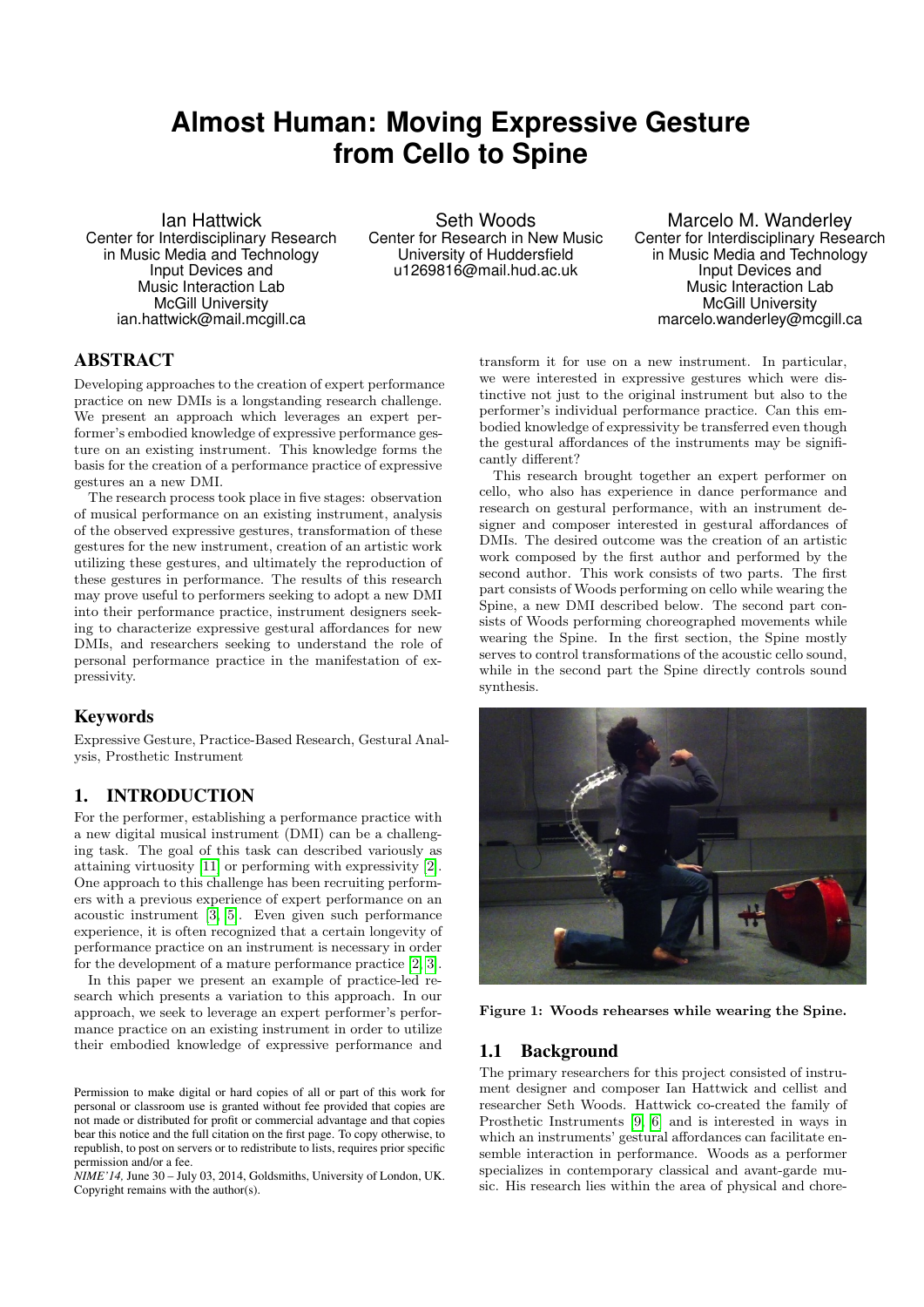ographic analysis of instrumentalists and wearable technology performance.

The DMI used for this research is the Spine, one of the family of prosthetic instruments developed by Joe Malloch and Ian Hattwick. The development of these instruments took place as part of a project titled Les Gestes: une nouvelle génération des instruments de musique numérique pour le contrôle de la synthèse et le traitement de la musique en  $performance$  par les musiciens et les danseurs<sup>[1](#page-1-0)</sup>, a collaborative research project directed by Sean Ferguson and Marcelo Wanderley at McGill University and choreographer Isabelle van Grimde from the Montreal-based dance company Van Grimde Corps Secrets<sup>[2](#page-1-1)</sup>.

Briefly, the Spine (seen in figure [1\)](#page-0-0) is a digital musical instrument designed to be worn by dancers in an interactive dance performance. It consists of a flexible truss-like structure attached at two locations on the dancer's body, behind the head and at the base of their back. It is equipped with two inertial measurement units, each of which provides its absolute orientation. Together they provide information regarding the Spine's deformation in three axes. For a more detailed description see Malloch (2014)[\[9\]](#page-3-4).

## 2. RESEARCH PROCESS

In this section we will first present an overall description of the research process and describe a sample of our analysis approach before going into detail regarding certain stages in order to facilitate further discussion.

#### 2.1 Overview

The first step of our research process was a discussion of our overall goals in order to identify the perspectives we each brought to the collaboration. For Woods this consisted of his previous research using Laban notation to characterize instrumental gesture on the cello, as well as his experience as a performer. For Hattwick this consisted of his previous work with dancers both as a composer and also during the creation of the Prosthetic Instruments.

Following this discussion we closely viewed three videorecordings, as well as one recording made using a Qualisys motion capture system, of Woods performing compositions for solo cello. These pieces varied from traditional repertoire, one of J.S. Bach's cello suites, to recent compositions commissioned by Woods. Our goal was to identify specific moments of gestural expressivity that reflected Woods' personal performance practice.

Once we had selected nine specific moments we began to analyze them for the gestures' physical components as well as their expressive characteristics. Since our goal was to transform and transfer these gestures to a new instrument, we were interested not only in their physical characteristics, but also by the performer's subjective experience of the gesture as well as the visual manifestation as perceived by external observers. The analysis took place through closely watching the selected videos, sketching the important motions (see figure [2\)](#page-1-2), discussing our individual perspectives on the gesture's expressive characteristics, and collective brainstorming.

The results of this analysis were on three levels. The first was a kinaesthetic analysis which looked at where the gesture originates as well as the movements which occur during the course of the gesture. The second is a higher-level analysis of types of movement, drawn largely from concepts such

<span id="page-1-0"></span><sup>1</sup>"Gestures: a new generation of digital musical instruments for controlling synthesis and processing of live music by musicians and dancers.

<span id="page-1-1"></span> $^{2}$ [www.vangrimdecorpssecrets.com/\)](www.vangrimdecorpssecrets.com/))

as force, contraction, flux and flow, which originate from Rudolf von Laban's theories on Choreutics and Eukinetics [\[8,](#page-3-6) [7\]](#page-3-7). The third was an even higher level of analysis which attempts to characterize the movement by the expressivity inherent in the gesture, as experienced by the performer or communicated visually.

Following this analysis we began the process of using these gestures as well as their transformations for the creation of the artistic work. This process took place in three stages. The first was the creation of a section for cello and live electronics controlled by the Spine. Our goal for this section was not to provide a demonstration of the gestures we analyzed, but rather to present the expressive vocabulary of Wood's personal performance practice. Nonetheless, we hoped that the music written for this section would facilitate the manifestation of our chosen gestures, and made reasonable efforts towards that end.

The second stage of the artistic creation was the creation of the choreography. At this point we thought carefully about ways in which our analyses could facilitate the transformation of the expressive gestures into whole-body movement. The final stage was the creation of mappings using the data produced by the Spine both while Woods performs with the cello as well as when he solely performs the choreographed section.



<span id="page-1-2"></span>Figure 2: Sketch identifying key aspects of the gesture we labelled 'holding extension'.

#### 2.2 Gestural Analyses

The most crucial stage of this research was the analyses of our chosen gestures for their expressive content. We were interested in exploring as many modalities of expression inherent within these gestures as possible. To this end we considered not only the physical manifestation of the gesture and its visual encodings of expressivity, but also Woods' embodied experience of performance and the observer's sympathetic perception of the performer's experience. In this latter respect we were much influenced by Godøy's theory of motor-mimesis. Briefly, Godøy argues that we "mentally imitate sound-producing actions when we actively listen to music" [\[4\]](#page-3-8). We also observe that when observing someone performing a gesture we mentally conceptualize the kinaesthetic feeling of performing that gesture ourselves. In reference to our example analysis described below, that can involve a contradiction wherein the actual effort involved in performing the gesture is much greater than the perceived effort.

After analyzing all of the gestures we were able to further characterize them into three categories: breath and embrace, trajectory, and extension.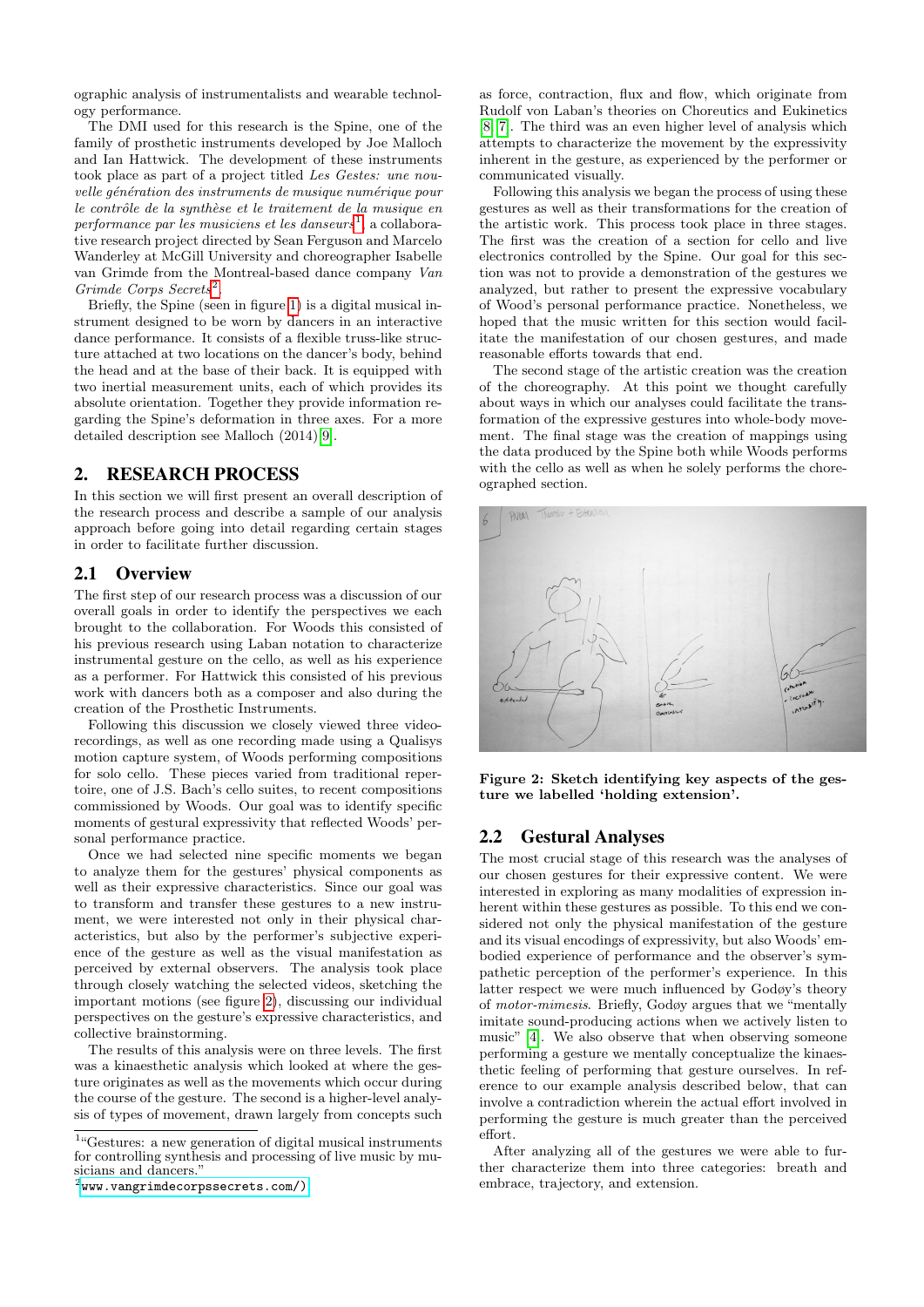#### 2.3 An Example Analysis

As an example we will describe in more detail the sixth gesture we analyzed, taken from a performance by Woods of the composition PNOM, composed in 1995 by Claudio Gabriele.<sup>[3](#page-2-0)</sup> We refer to this gesture as 'Holding Extension'. Our first analysis of the gesture consisted of its physical manifestation. Part of this included making a rough sketch of the gesture highlighting important elements, shown in figure [2.](#page-1-2) At this point we identified as important and interesting the way the right elbow raises and the forearm rotates when increasing bowing intensity at 5:06 and the extension of the left elbow and rotation of the torso at 0:07.

In our discussions we identified several important concepts drawn from Wood's embodied experience of performing this gesture. The first is the difficulty of holding the arm in extension, both during moments of low intensity as well as high intensity. In addition Woods noted the difficulty of applying enough bow pressure to get the string to speak while still keeping maintaining a light timbre. We identified this as both a balance and a contradiction – balancing between not enough and too much pressure, as well as the contradiction of exerting great force to control small motions. We also identified the role of the subtle use of rotation to draw a little more intensity out of the gesture.

In considering transformations of this gesture it was easy to imagine whole body extensions rather than arm extensions. In addition, the gesture strongly suggested mappings which would take advantage of the small movements made while holding this kind of extension.

#### 2.4 Gestural Transformations

We considered that there were three rough approaches to transferring these gestures both to a new composition for cello as well as to a new instrument. The first was the literal recreation of the gesture as closely as possible. The second was a creation of a new gesture in which the physical characteristics of the original gesture were moved to a new body part or performance technique. The third was the creation of a gesture which recreates the essence of the original gesture while taking a wholly different physical form. This last is the most difficult to conceptualize but may be expressed as an energy flow or as an embodied experience of performance. For all of these approaches what is important are the ways in which the gesture is recognizable both to the performer as well as to spectators.

#### 3. DISCUSSION

In this section we discuss observations and discoveries we found interesting and meaningful.

## 3.1 Research Context

We cannot overemphasize the fact that this research took place during the creation of an artistic work and with an instrument that is still under development. These factors greatly influenced the ways in which our research took shape. Perhaps the most difficult aspect was the time pressure they created. During our early discussions the idea of the methodical analysis of Woods' gestures and their subsequent transformation greatly appealed to us. However, it took great effort to resist rushing through the observation and analysis stages, especially once it became apparent that they would take more time than we had allotted for them.

#### *3.1.1 Priorities in the Creation Process*

A constant tension during our research was balancing our desired research outcomes with the creation of a successful work. One way in which this manifested itself was in the priorities inherent in the work itself. As an artistic piece, was it more important that it be visually striking, aurally appealing, conceptually strong, well-composed, or an effective demonstration of the technology and research process? We strongly felt that over-emphasizing the latter would be greatly detrimental. However we remained strongly in favor of sticking with our initial intentions of creating a work which grows out of the performer's gestures and our chosen research process.

We were keenly aware of the temptation felt by creators of live electronic works to create fixed electronic elements on top of which the live elements are ornamental. In our initial discussions we considered including a third collaborator to write the actual composition. However, our concern was that a composer, brought into the project for that purpose, would favor the sonic outcome over the conceptual basis of the work. In the end, we decided that it would be better for all of the collaborators to share the same commitment and focus on performer gesture.

We also considered the problem that, if expressive gestures are spontaneous and embodied in performance, it might not be possible to create a piece in which our chosen gestures come out spontaneously and without "forcing" them. We decided that indicating the intended expressive gesture in the written score would help direct the practice of rehearsal and suggest the interpretation of the piece. The clear labeling of the gestures as described below was a great help in this process.

#### 3.2 Observations

Many of our most interesting observations came through our experience and discussions during the research process.

#### *3.2.1 Labeling Gestures*

Maintaining clarity of the gestures proved to be difficult, both in the creation of the written scores and in the act of performance. Clearly labeling them proved to be a helpful way of crystallizing their essence, and referring to these labels during the compositional and rehearsal process helped to preserve their expressive intent. Once a gesture was placed into a sequence with other gestures, it frequently occurred that we had a difficult time maintaining the essence of the gesture and not just its form. This was particularly true for gestures whose physical manifestation differed greatly from the initial gesture.

We also found it helpful to use clear labels during our discussions. During our analyses we described each gesture in many different ways, and we found that we would often gravitate towards different phrasings describing the same gesture. This was particularly problematic when discussing two similar gestures.

#### *3.2.2 Transformations through Process*

During the creation of the work it sometimes happened that the transformation would take place through embodied knowledge, in the body rather than conceptually. One example of this occurred when, while creating the choreography, Woods found a particular movement within the gesture we labelled 'impulse', and worked at trying to find a way of transferring the embodied experience of the gesture from the cello into a form of dance movement. In this case the indication of success was as much through his experience of the transformed gesture as it was through any outside observation. In this case the conceptual transfor-

<span id="page-2-0"></span><sup>&</sup>lt;sup>3</sup>Video of this recording is available at https://www.youtube.com/watch?v=8gpI51fFvZk, accessed May 10, 2014.